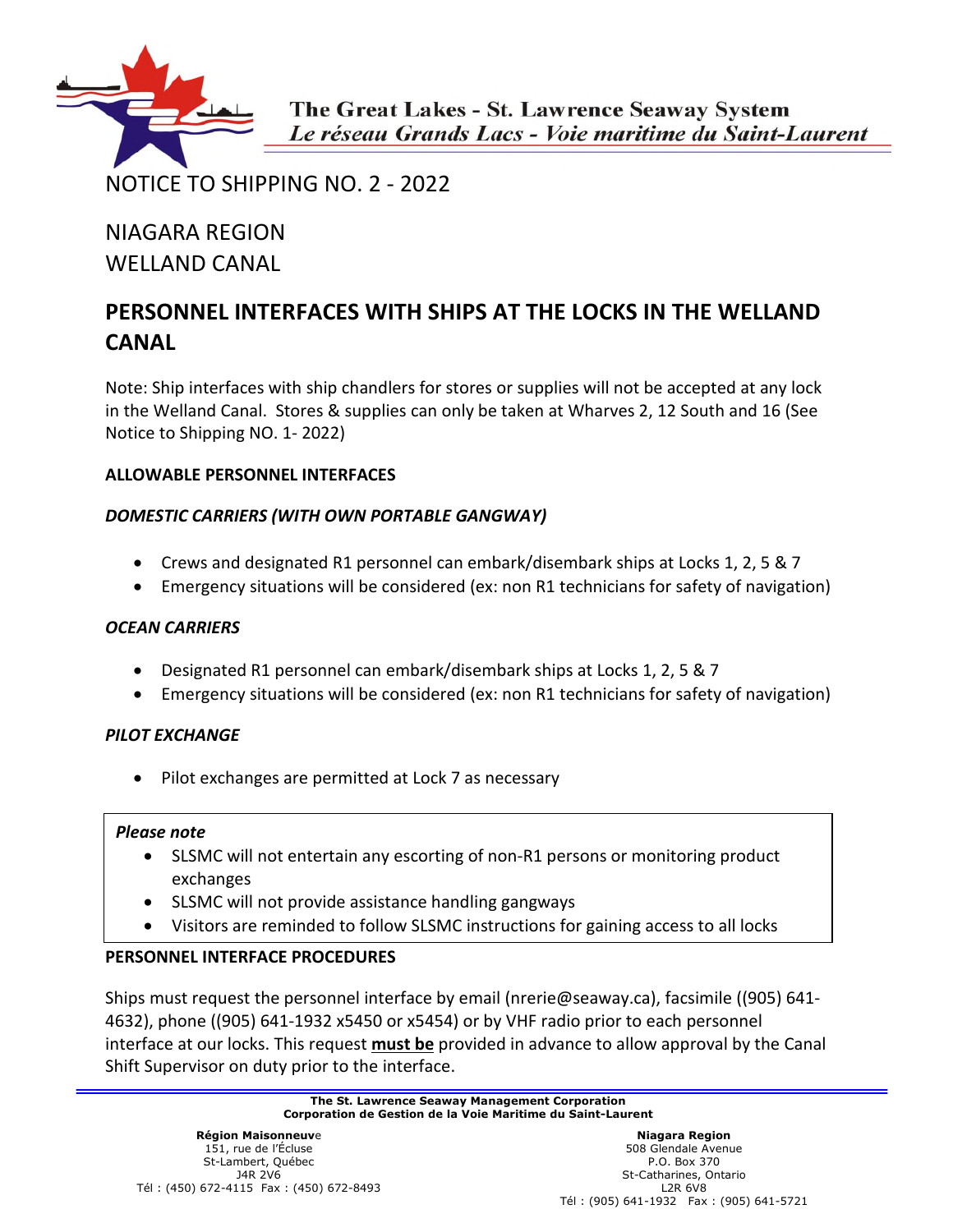

There are only two windows of time to gain entry onto the Locks:

- 1. 15 minute window before ship arrives at bullnose OR
- 2. Once the ship is captured by HFM and secure

There are no changes to current practices for interfaces at Wharfs, Leased Wharfs and Approach Walls in the Welland Canal.

SLSMC understands that at times there may be a special need to access Locks that have restrictions or "no interfaces permitted". Requests for this type of special access may be entertained provided sufficient notification is given to our Operations Control Centre (OCC) for review of the request.

Our Facility is a MARSEC restricted (R1) zone. It is compulsory for any person gaining access to our Locks to have a valid government issued identification card with photo. It is also compulsory that the ship consents to the embarking, disembarking or visit. If the ship does not consent, or if marine security and health and safety regulations are not respected, the personnel interface will not be permitted and the persons present will be required to leave the lock immediately.

- 1. Persons requesting access at Locks must arrive at the turnstile (reporting station) 15 minutes prior to the ship's arrival at the lock bullnose or once the ship is captured by HFM and secure
- 2. Acknowledge your presence at the Lock turnstile by depressing the Intercom located at the turnstile (reporting station) making contact with the OCC by communication via Intercom.
- 3. Must show either Government issued I.D (ship's crew) or Seaway Restricted Area I.D. card. No escorting will be provided by Seaway. No escorting is required for Mariners with valid identification.
- 4. OCC will provide instructions and permit access to Lock after confirming your expected interface with the ship.
- 5. Once approved, go directly to the designated holding areas until the personnel interface is permitted. Access to lock buildings is not permitted. **See diagram at end of notice.**

In addition, there is a 2m Fall Hazard Zone marked on the lock wall. The persons that interface with the ship must remain outside of the fall hazard zone and inside the designated waiting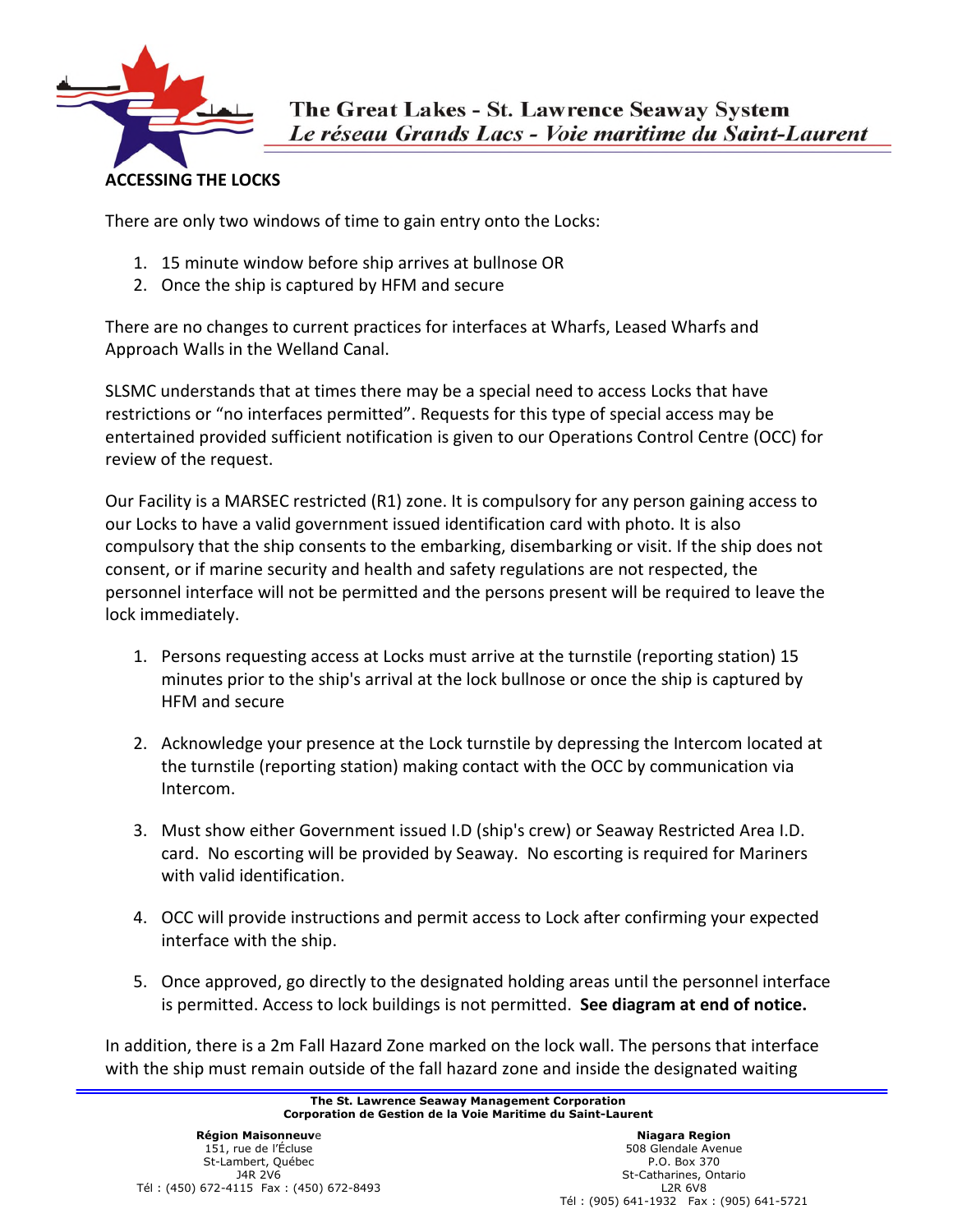

zone until the deck of the ship is near coping level and the shipboard personnel assisting are ready to load/unload passengers or provisions. **Failure to follow these rules may result in further reduction in interface locations and privileges.** 

#### **DISEMBARKING CREW/VISITORS**

Person disembarking (crew/visitors) must proceed to and stay in the designated holding area until the OCC Operator has completed the ship processing. The OCC will then allow the crew/visitors to proceed to the gate and be allowed out of the Lock. Should the crew/visitor need to leave immediately due to special circumstances the Ship Master must contact the OCC to request this immediate departure.

#### **FOR CREW CHANGES AND OTHER PERSONS EMBARKING/DISEMBARKING THE SHIP**

The following information is required in the request for embarking, disembarking and visits:

- Date
- Name of: Ship + Captain + Agent
- Delivery company that will transport the persons
- The Lock where the interface will take place
- Estimated date and time of arrival at this Lock
- The names of all the persons who will embark/disembark/visit

A person presenting himself/herself at the access gate of the lock without a prior formal personnel interface request will be required to provide as a minimum the above information. The person requesting access must also allow for extra time to process the approval of the entry before gaining access to the lock.